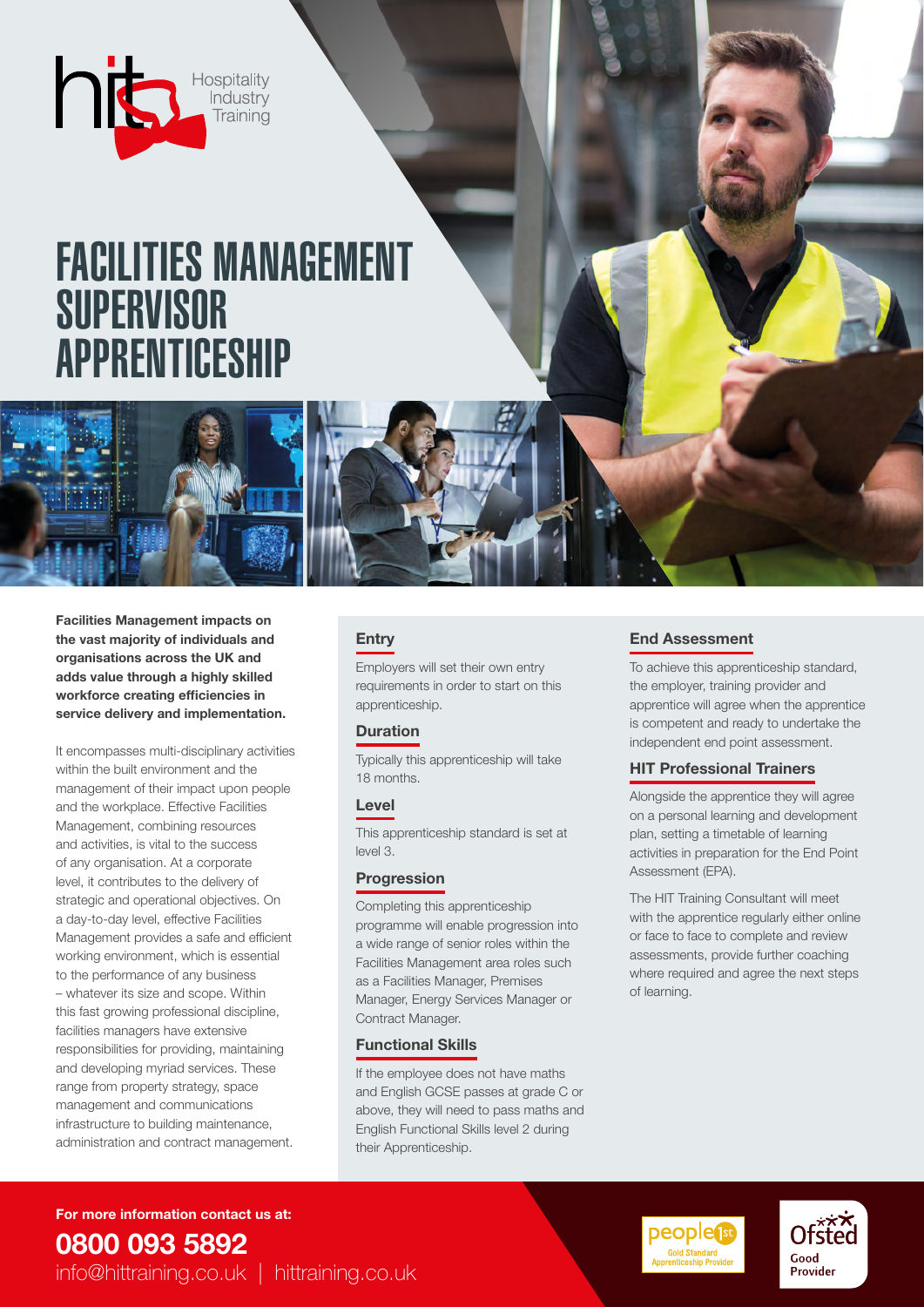## ROLE PROFILE

This apprenticeship prepares an individual for managing a facilities management service, or a group of services, which can be labelled as 'hard' (estate/building management) or soft (catering/cleaning/administration/security). All apprentices will be required to supervise others; to understand the contractual requirements and service delivery targets between their employing organisation and the client/customer in order to achieve service targets. The apprentice will have to provide customer service skills and be proactive in finding solutions to problems.

### PROFESSIONAL RECOGNITION

Apprentices will receive up to two years studying membership of the British Institute of Facilities Management (BIFM) and on completion of the apprenticeship will meet the qualifying criteria for Associate Membership of the Institute. Further progress can be made post apprenticeship through the professional membership pathway which ultimately leads to recognition as a Certified Facilities Manager by the BIFM.

### Knowledge & Skills

Full competence for a Facilities Management Supervisor, Facilities Management Administrator, Facilities Management Coordinators will be demonstrated by delivery and understanding of:

- ◗ Facilities Management within the context of the employing organisation (Hard Facilities Management, Soft Facilities Management, Total or Integrated Facilities Management)
- ◗ Management of Health and Safety in accordance with employing organisation and client/customer requirements for the facilities management service they are supervising
- ◗ Developing relationships in the workplace with colleagues from own employing organisation and with employees of the customer/client to achieve service targets
- ◗ Develop and implement risk assessment plans in accordance with the requirements for the facilities management service they are supervising
- Organize and delegate day to day activities of staff to ensure that the facilities management service meets contractual requirements and service targets
- ◗ Monitor the costs of the facilities management service to ensure the budget is not exceeded
- ▶ Procure supplies for the facilities management service and maintain relationships with suppliers
- ◗ Resolve customer service queries and issues in accordance with contractual requirements; monitor customer service issues in order to prevent re-occurrence
- ▶ Solve day to day problems to ensure the facilities management service meets its service targets and contractual requirements
- ◗ Manage the day to day performance of staff and contribute to their development
- ▶ Ensure that resources (materials and equipment) are used efficiently by ensuring correct use in accordance with manufacturer's instructions
- ◗ Take responsibility for own development of skills and knowledge

### Core Behavioural Competencies

The standard also defines some core behavioural competencies:

- **▶ Analytical:** Systematic in their approach to understanding a problem
- **Customer Focused:** Considerate of the needs of users and stakeholders
- **▶ Collaborative:** Able to work as part of a team and with a wide variety of stakeholders
- **Effective communicator:** Ability to build relationships based on common understanding
- ◗ Flexible: Capable of adapting to changing circumstances and expectations
- Honest: Truthful in the dealings with stakeholders
- Methodical: Detailed in the way they go about their work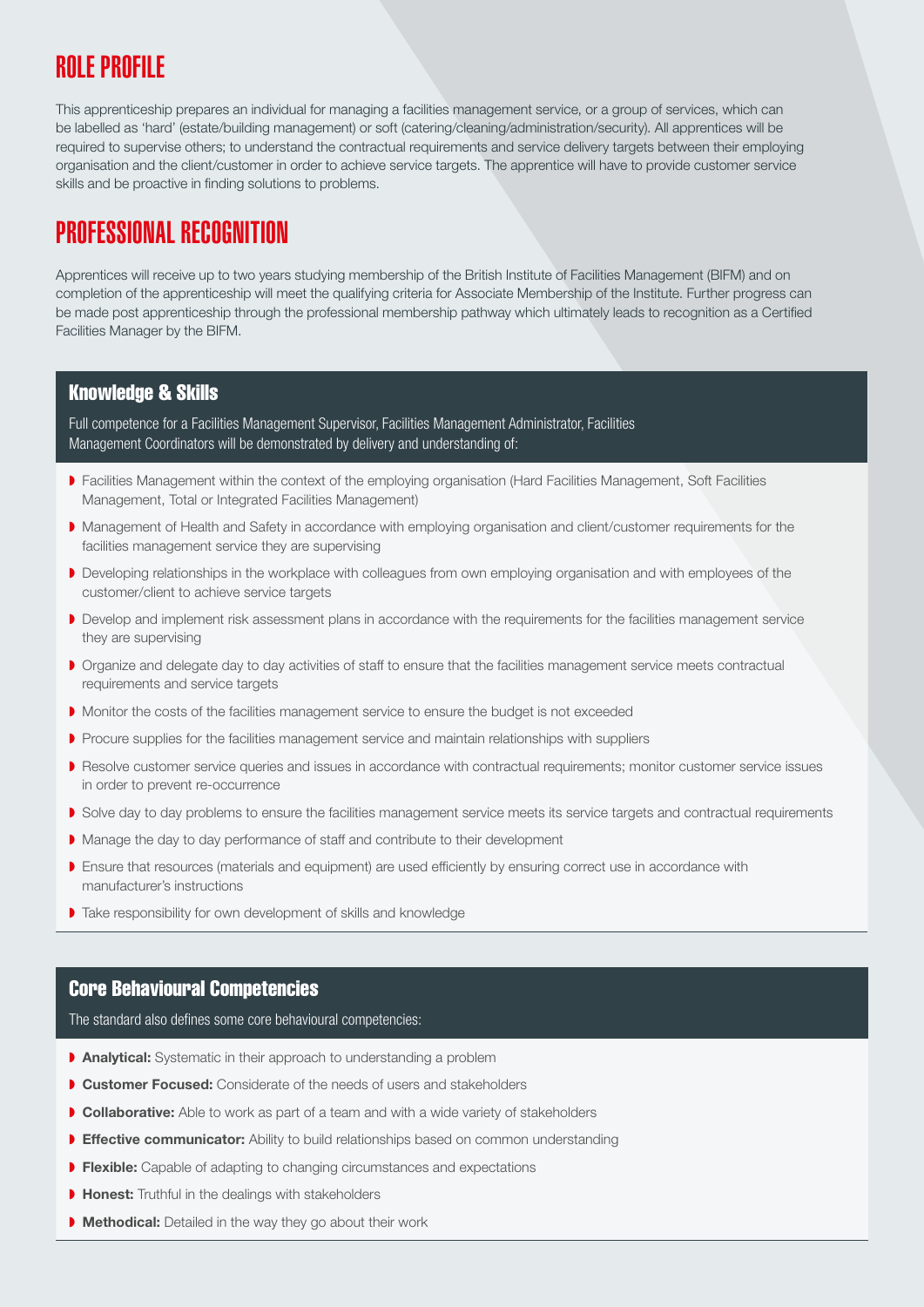# INDEPENDENT END POINT ASSESSMENT

The end point assessment will only commence once the employer, apprentice and HIT Training Consultant are confident that the apprentice has developed all the knowledge, skills and behaviours defined in the apprenticeship standard and clearly evidenced by the on-programme progression review meetings and records. The independent end point assessment ensures that all apprentices consistently achieve the industry set professional standard and can commence at any point once the apprentice is competent after the minimum period of learning and development. Prior to independent end point assessment the functional skills English and maths components of the apprenticeship must be successfully completed.

### Summary of independent end point assessment process

The synoptic end point assessment (EPA) will contain two components;

- ◗ A knowledge test that will be sat under invigilated conditions and marked by the end-point assessment organisations (i.e. externally).
- ▶ A competency based interview to assess the knowledge, skills and behaviours across the standard. The competency based interview will be assessed by the end-point assessment organisations.

The apprentices will undertake the knowledge test first and are required to pass before they can undertake the competency based interview. The assessment methods (short-answer, multiple choice questions and oral questioning) being used in this apprenticeship all require the apprentice to demonstrate their knowledge, skills and behaviours in an integrated manner to deliver the learning outcomes required to meet the standard. The end-point assessment will be synoptic in design, sampling a sufficiency of skills, knowledge and behaviours across the standard.

### Knowledge test

A knowledge test that will consist of 10 structured questions (short-answer) and 20 multiple choice questions to assess a sample of knowledge across the standard. The maximum duration of the knowledge test will be 90 minutes. The knowledge test will be sat under invigilated conditions and marked by the end-point assessment organisations (i.e. externally). The assessments will be graded pass/fail/distinction.

### Competency based interview

A competency based interview to assess the knowledge, skills and behaviours across the standard. The duration of the competency based interview will be 45-60 minutes. The competency based interview will be assessed by the end-point assessment organisations and graded pass/distinction/fail.

- ◗ The apprentices must undertake the knowledge test first and are required to pass before they can undertake the competency based interview
- ◗ Both components in the end-point assessment will be graded (Pass/Distinction/Fail) and will contribute to the final overall grade for the apprenticeship
- ◗ To achieve an overall grade of "Distinction" an apprentice must achieve a Distinction in both components of the endpoint assessment
- ◗ The pass mark for a Pass and Distinction for both EPA components will be 70% pass and 90% distinction
- ◗ Where an apprentice fails an assessment, any retakes will be awarded a maximum of a Pass
- ◗ The written test will be conducted under invigilated conditions. The test will be delivered either onscreen or as a paper based test
- ◗ The competency based interview will be delivered in a suitable venue, free from disturbances and of sufficient size to hold the apprentice and a panel of two independent assessors
- ◗ The EPA organisations must have the capacity and capability to offer the assessments nationally, utilising assessment centres that provide economies of scale. An assessment centre can be an employer's premises or other appropriate venue
- ◗ The EPA organisations must provide facilities for apprentices from employers who do have not sufficient numbers of apprentices to host their own assessment sessions
- ◗ As the apprentice must pass the written test before undertaking the competency based interview, employers must allow at least two weeks between the written test and interview to ensure receipt of result for the written test.

#### Independent End Point Assessment Organisations

Approved assessment organisations are registered on the SFA Register of apprenticeship assessment organisations. Assessment organisations are responsible for ensuring assessments are conducted fairly and that assessments are valid, reliable and consistent. To access the list and find an assessment organisation visit: https://www.gov.uk/government/publications/using-the-register-of-apprenticeassessment-organisations. The employer will approve and appoint the assessment organisation to undertake the independent end point assessment of the apprentice.